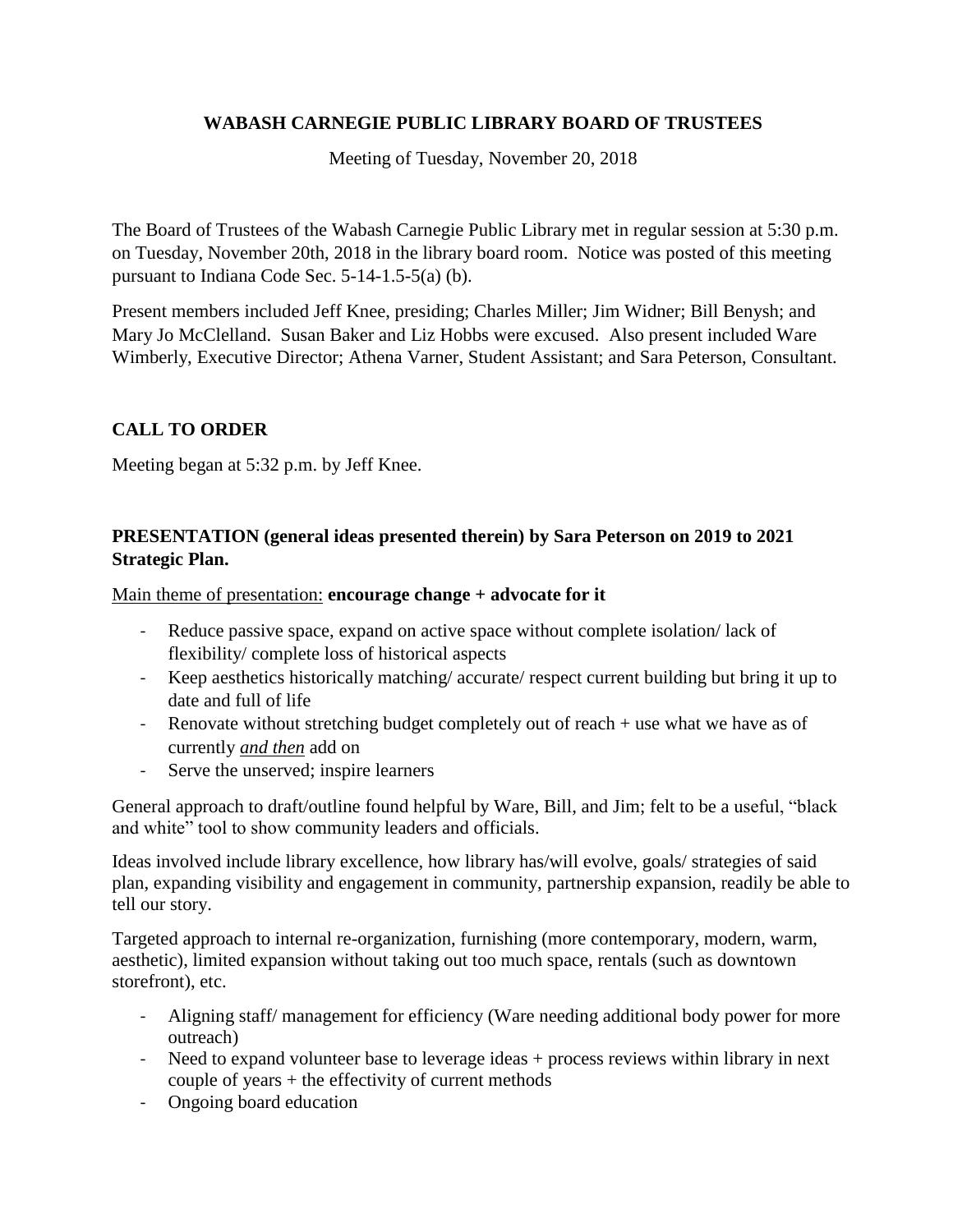- Make use of available resources
- Talk about change in library environment more
- Better budgeting overall with maintenance and in general
- Next year's budget approved by state (\$300,000+), which gives flexibility for renovation
- Expanded Genealogy
- Better board room/ another meeting room
- Flexibility on shelving space concerning nonfiction and the difference in targeted audience/ average checking out vs fiction

Reach expansion: Expand district entirely? (Question brought on by Jeff Knee)

- Approached by Metro for access
- Partner with schools for visibility + inclusion without having everything paid for by city/ city schools
- Partner with people in town for visibility
- Focus on community needs-- not just library needs

### **CENSENSUS AGENDA**

The Consensus Agenda was presented.

Approval of October 16th, 2018 Minutes. Grammar and spelling errors cited and need corrected.

Financial Report

October Payroll

November Claims

Action: It was moved by Charles Miller and seconded by Mary Jo McClelland to approve the Consensus Agenda with needed corrections. Motion passed.

#### **PRESIDENT'S REPORT**

Jeff stated need for annual evaluation of the Library's Executive Director. He will send out evaluation forms to the other Trustees.

## **COMMITTEE REPORT**

Bill Benysh – City Parks Board

- Talk about replacement of trucks plan by the Mayor
- Grant in works for 38x38 area, potentially down by River Walk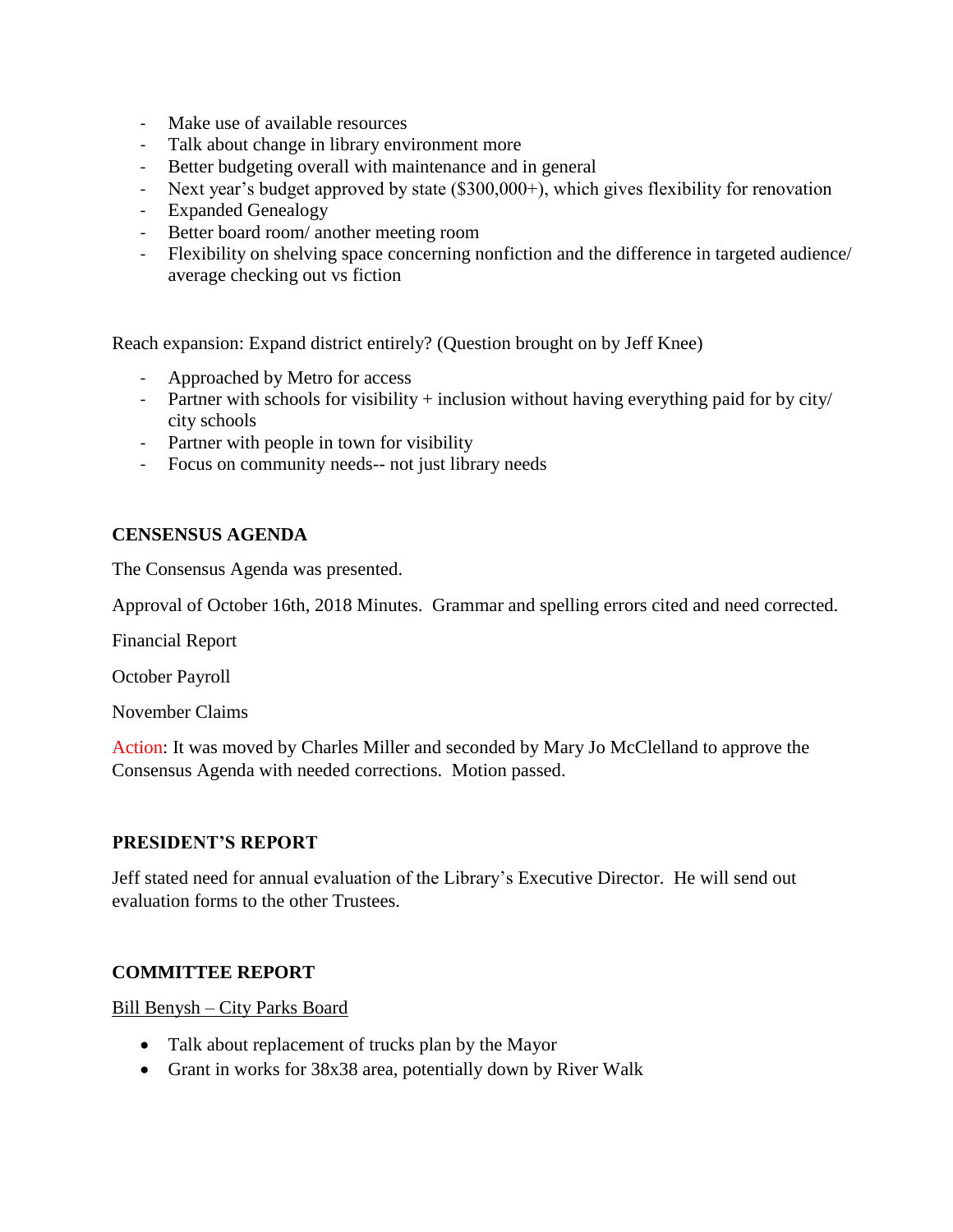### **NEW BUSINESS**

#### 2019 Salary Ordinance/Schedule

Trustees discussed proposed salary ordinance and schedule for 2019. 3% increases in salaries and wages are in the proposed salary ordinance and schedule. The staff has really worked well this year together and has jelled well. In terms of performance, it was fairly even across the board. Both Wabash county government and Wabash city government increases for personnel for 2019 are in the 2% range. The library's overall budget is very healthy. Trustees discussed and agreed on the 3% increases.

Action: It was moved by Bill Benysh and second by Mary Jo McClelland to approve the proposed 2019 Salary Ordinance and Schedule. Motion passed.

#### Checking account/ Wells Fargo/ Crossroads

With Wells Fargo becoming Flagstar Bank (Michigan based banking corporation) at the end November, a Wells Fargo branch would no longer be in Wabash. The library's main checking account (minus payroll) has been at Wells Fargo. This checking account is used for daily deposits. Amy was informed at the beginning of November that the account would be staying with Wells Fargo even though Wells Fargo would not have a branch in Wabash or the State of Indiana starting November 30<sup>th</sup>.

In conjunction and communication with Board officers this month, Amy and Ware decided to open a new checking account at another local banking institution for the purposes that the Wells Fargo one was serving. After talking to a number of local banking institutions, it was decided to open a new account at Crossroads Bank. The new Crossroads checking account has been set up following authorization from the Trustees who are signers on the account to meet that purpose. Official approval is needed at this Board meeting for the new checking account at Crossroads.

Trustees reviewed the needed steps taken and proceeded to approve the opening of the new checking account at Crossroads.

Action: It was moved by Charles Miller and seconded by Mary Jo McClelland to approve a checking account at Crossroads Bank in Wabash for the library's main checking account minus payroll in place of the current checking account at Wells Fargo to be closed due to Wells Fargo leaving Wabash. Motion passed